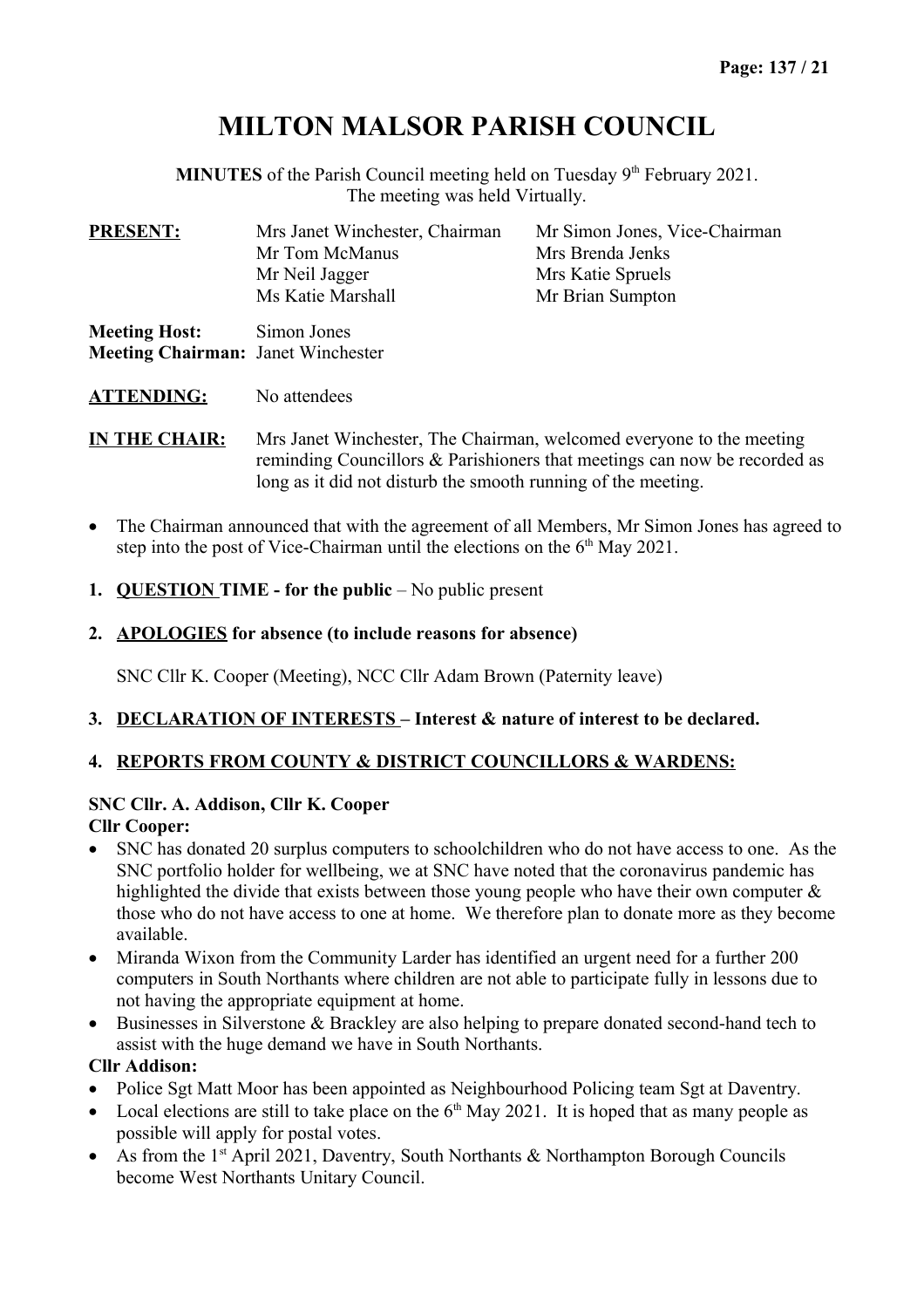# **5. MINUTES OF PREVIOUS MEETING**:

These had been previously circulated and were duly proposed seconded and signed by the Chairman as a true record with the following amendments:

- Simon Jones has been appointed Vice-Chairman of the Council.
- Compass Pub should state it is not the PCs prerogative to grant planning permission.

# **6. MATTERS FOR REPORT – new & arising from the Minutes:**

## **Casual Vacancy**

- There is one vacancy.
- There are 2 applicants, P. Heath  $& E.$  James
- Interview panel to be set up Chairman, B. Jenks & B. Sumpton
- Interview dates to be arranged.

# **Highways**

- Kerbstones missing & damaged stones have been marked for repair & replacement.
- **Lighting** Fault report
- All faults have been reported to E.ON.

# **Village Maintenance / Environment Issues**

- Rectory Lane seat has been ordered & will be delivered to Allseasons yard.
- Allseasons to install.
- Insurance company will pay for seat  $\&$  installation costs once invoices are sent.

# **Salt Bins**

- The Parish Council is responsible for filling the Collingtree Road / Barn Lane junction bin.
- Remaining bins will be replenished by NCC.

# **Village Park**

- Replacement & repairs in hand.
- Rabbits only 3 caught this month.

## **Compass Pub**

 Mr Shah to be informed that the PC can only comment on proposals for the public house once a planning application has been received.

# **Flower Planters**

- Village Hall x 2 Janet Winchester
- Malzor Lane Katie Mashall
- Rectory Lane Sue West
- Church Close Isla Ellington
- Lower Road Katie Skelton

NB: The PC has an arrangement with Flowercraft in Barn Lane to supply plants. Invoices to the Parish office.

# **7. CORRESPONDENCE – Received & Sent Received from**

- 1. A. Tomalin Towcester Road flooding. Clerk has written to the NCC cabinet member for highways requesting a site visit. **Reply received:** Matter to be dealt with.
- 2. T. McManus Gate to Western Power substation in Stockwell Road found lying on ground. Western Power has been contacted.
- 3. E. Mair Bottom has fallen out of the litter bin outside the playing fields once again. Clerk has requested a new bin from SNC.
- 4. SNC Planning Policy Team query if MMPC has updated plans for a. Neighbourhood Plan.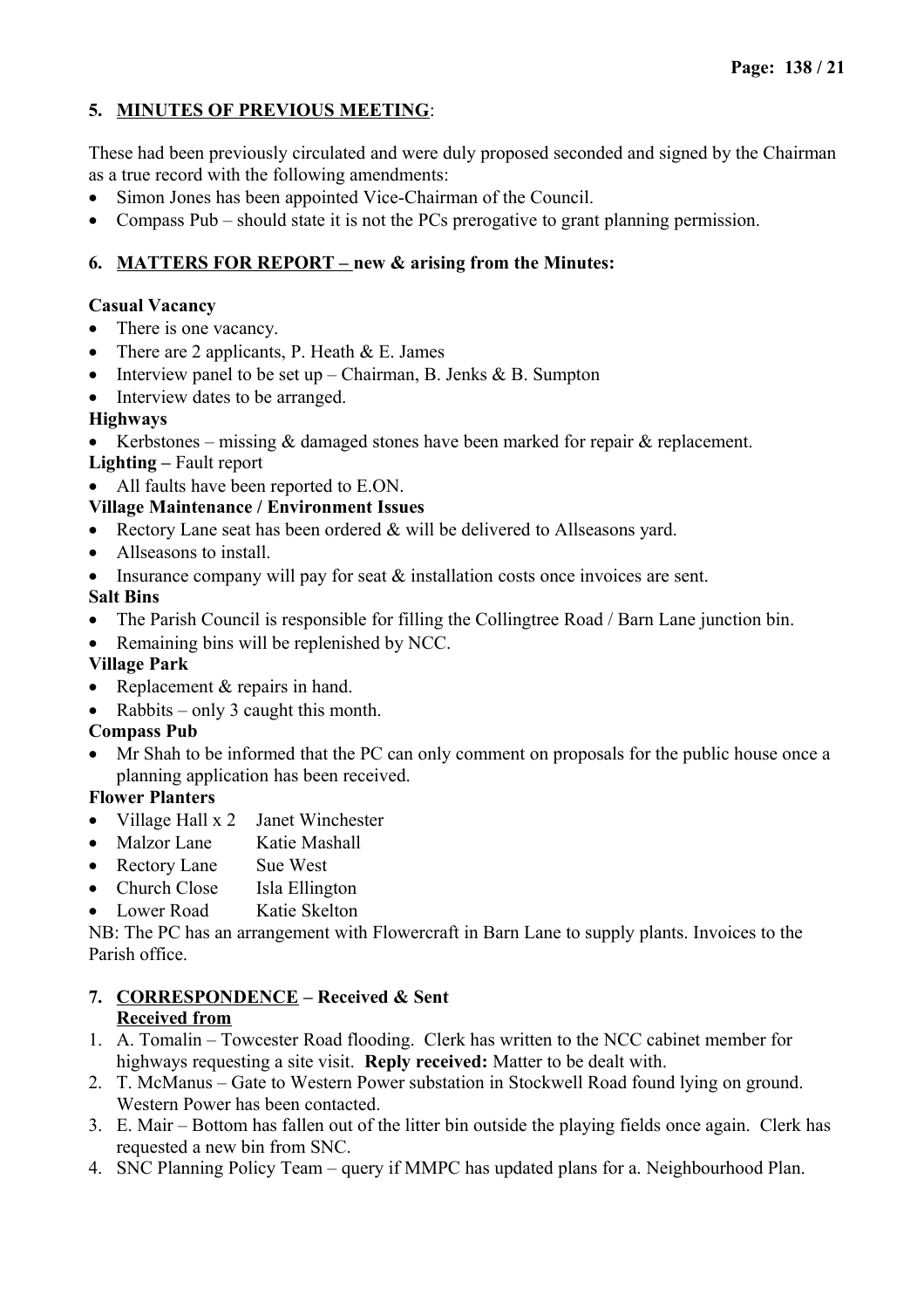#### **Sent to**

- 1. Mr Madan Request for rubbish outside the shop to be removed. **Reply received:** Mr Madan has leased the premises to someone else & has been in touch with him. The rubbish will be cleared.
- 2. NCC Street Doctor request for blocked drains along Towcester Road to be cleared.
- 3. NCC mowing agreement forms completed & returned.

| 8. FINANCE;                   |                            |            |            |
|-------------------------------|----------------------------|------------|------------|
| <b>Bank Balances</b>          | Current A/C                | £200.00    |            |
|                               | Savings A/C                | £39,745.66 | £39,945.66 |
| <b>Ring fenced Funds held</b> | a) Park Account            | £15,133.93 |            |
|                               | b) Rail Freight Account    | £4,885.00  |            |
|                               | c) Reserve Fund            | £8,000.00  |            |
|                               | d) Future Parish Elections | £1,500.00  | £29,518.93 |

**Audit Report:** Email received from Mrs Tina Charteress, NCALC internal auditor.

- Signed copies of the Minutes required Chairman  $&$  Clerk to liaise.
- Policies to be added to the PC website. Clerk has spoken to the PC Website Editor.
- Internal auditor will forward a list of requirements to the Clerk at the end of March.

#### **Accounts to be paid.**

It was proposed, seconded & resolved to pay the following invoices:

| Cheque<br>No. | Payee              | <b>Information</b> | Amount | VAT   | Total  |
|---------------|--------------------|--------------------|--------|-------|--------|
| 2380          | <b>HMRC</b>        | Clerk's PAYE       | 66.60  |       | 66.60  |
| 2381          | A. Addison (Clerk) | Salary & Expenses  | 264.22 | 63.49 | 327.71 |
| 2382          | E. ON              | Lighting supply    | 208.07 | 10.40 | 218.47 |

#### **PLANNING**

| <b>Application</b>      | Location                                                          | Proposal                                                                                                                                                                                                                                                                                           | <b>Comments</b>                                                |
|-------------------------|-------------------------------------------------------------------|----------------------------------------------------------------------------------------------------------------------------------------------------------------------------------------------------------------------------------------------------------------------------------------------------|----------------------------------------------------------------|
| For information<br>only |                                                                   |                                                                                                                                                                                                                                                                                                    |                                                                |
| S/2021/0130/DCOR        | NGRFI land west of M1<br>J16                                      | Requirement 23, noise                                                                                                                                                                                                                                                                              |                                                                |
| S/2021/0040/DCOR        | NGRFI land west of M1<br>J15                                      | Requirement 13,<br>design details                                                                                                                                                                                                                                                                  |                                                                |
| <b>To Determine</b>     |                                                                   |                                                                                                                                                                                                                                                                                                    |                                                                |
| S/2021/0098/FUL         | Land West of Holy Cross<br>Church, Collingtree Rd.                | Change of use to<br>existing barn from<br><b>Agricultural to Class</b><br>C3, dwelling house<br>with insertion of<br>ground floor glazing $&$<br>flue. Demolition of<br>lean to & construction<br>of single storey<br>extension, amendment<br>to stone wall with<br>parking & associated<br>works. | PC comments:<br>Comments as before<br><b>Strong Objections</b> |
| 20/00076/WASFUL         | Old Blisworth STW<br>Application is in<br><b>Blisworth Parish</b> | Inert Waste Recycling<br>Facility                                                                                                                                                                                                                                                                  | PC comments to NCC<br>Objections sent to NCC                   |